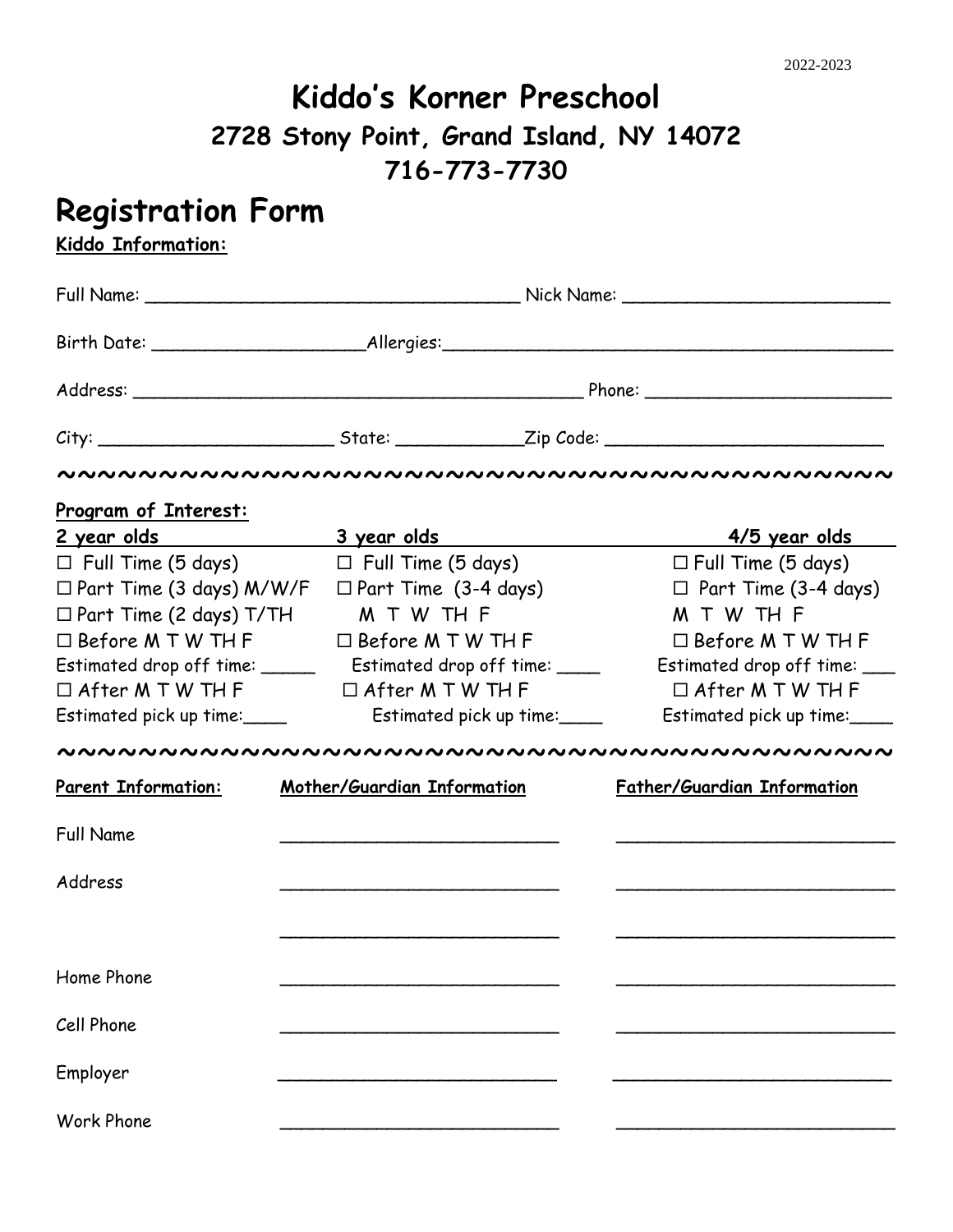| -<br>Email |  |
|------------|--|
|            |  |

 $\Box$  I would like to receive the lunch menu and newsletter via email.

## **Emergency Contacts:** (other than parents)

|                             |                                                                        | Home Phone: ___________________Work Phone: _________________________Cell Phone: ____________________           |
|-----------------------------|------------------------------------------------------------------------|----------------------------------------------------------------------------------------------------------------|
|                             |                                                                        |                                                                                                                |
|                             |                                                                        |                                                                                                                |
|                             |                                                                        | Home Phone: ___________________Work Phone: ___________________________Cell Phone: ____________________________ |
|                             |                                                                        |                                                                                                                |
|                             |                                                                        |                                                                                                                |
|                             | Adults authorized to pick up my child (other than parents):            |                                                                                                                |
|                             |                                                                        | (Authorized adults picking up child, other than parents will be required to show ID)                           |
|                             |                                                                        |                                                                                                                |
|                             |                                                                        |                                                                                                                |
|                             |                                                                        |                                                                                                                |
| <b>Immunization Record:</b> |                                                                        |                                                                                                                |
|                             | record will need to be on file for your child to attend the preschool. | In addition to the registration form, a current (within the last 12 months) copy of your child's immunization  |
|                             |                                                                        | Date: _____________                                                                                            |
| Office Use Only:            |                                                                        |                                                                                                                |

\$100 Nonrefundable Registration Fee Received